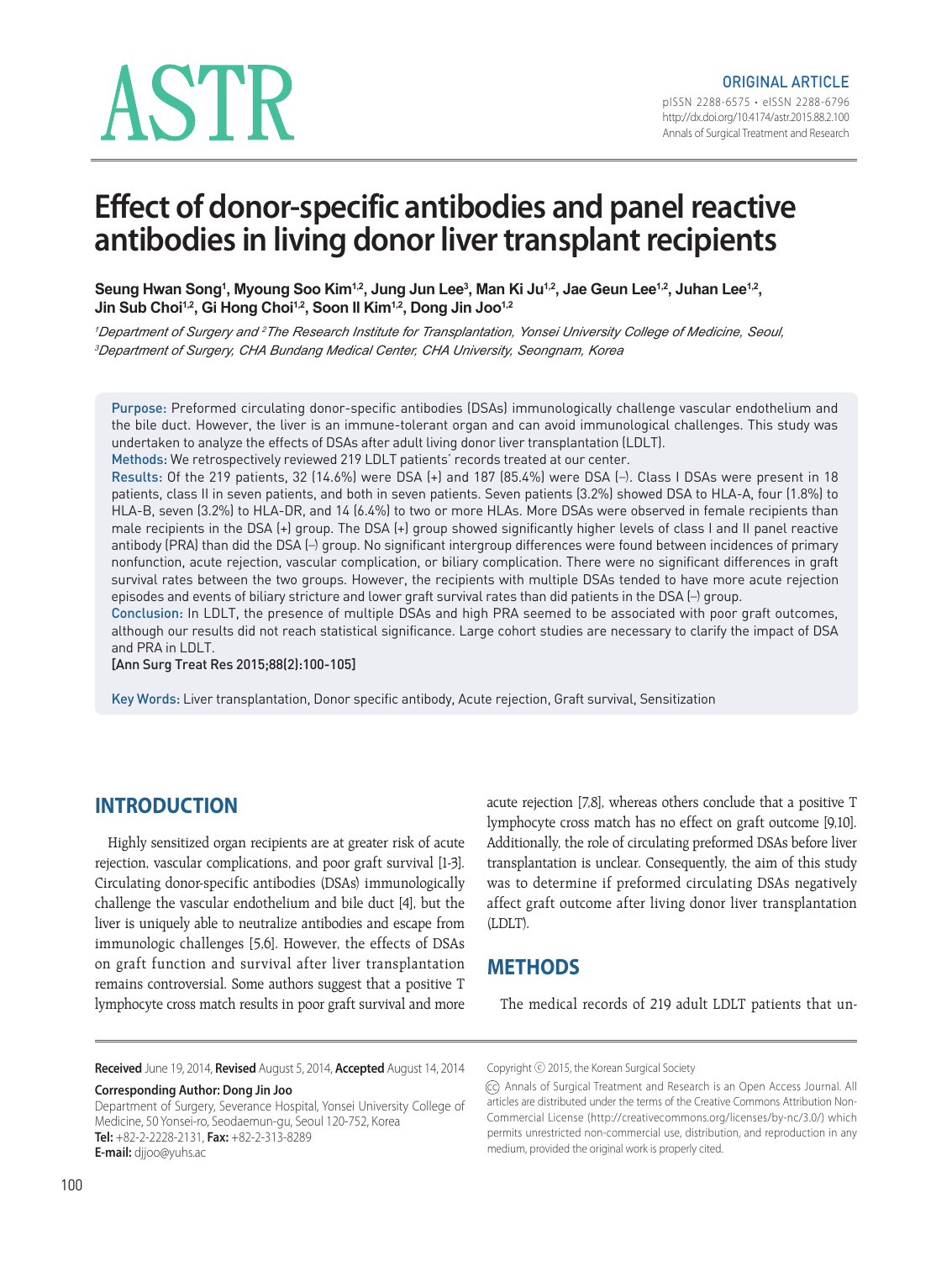derwent treatment at Yonsei University College of Medicine between June 2006 and August 2012 were retrospectively reviewed. Pediatric and second transplant cases were excluded. Patients were allocated to two groups according to the presence of DSA. DSAs were identified by panel reactive antibody (PRA) identification conducted by ELISA using the Lambda Cell Tray lymphocytotoxicity assay (One Lambda Inc., Canoga Park, CA, USA). Records were reviewed for clinical and immunological characteristics, acute rejection episodes, complications, and graft survival.

The primary immunosuppressive therapy used posttransplant was a tacrolimus-based agent. Induction therapy with interleukin-2 receptor antibody (basiliximab) was used, except in cases with identical HLA matching. Antimetabolite was used depending on patient condition and side effects after transplantation.

Continuous variables are presented as mean  $\pm$  standard deviation and were analyzed using the two-tailed Student ttest or analysis of variance. Categorical variables, presented as proportions, were analyzed using Fisher exact test. Graft survival rates were calculated using the Kaplan-Meier method and compared among the groups using the log-rank test. Cox

regression analysis was used to evaluate risk factors for graft survival. P-values of <0.05 were considered significant.

#### **RESULTS**

The mean follow-up time for the 219 study subjects was 28.3  $\pm$  23.6 months posttransplantation. Mean patient age was 52.4  $\pm$  7.7 years and there were 170 male and 49 female recipients. Liver transplantation indications consisted of 60 cases of B-viral cirrhosis (27.4%), 4 of C-viral cirrhosis (1.8%), 16 of alcoholic cirrhosis (7.3%), 4 of autoimmune cirrhosis (1.8%), 3 of cryptogenic cirrhosis (1.4%), 1 of primary biliary cirrhosis (0.5%), 1 of primary sclerosing cholangitis (0.5%), 2 of metabolic liver disease (0.9%), 6 of acute liver failure (2.7%), 1 of other cirrhosis (0.5%), and 121 cases of hepatocellular carcinoma (55.3%).

Among the 219 recipients, 32 recipients (14.5%) were positive for DSAs against donor HLAs by PRA. Of these 32 DSA positive (DSA (+)) recipients, DSAs for HLA class I (HLA A– or B–) were detected in 25 patients, DSAs for HLA class II (HLA DR–) in 14 patients, and DSAs for both HLA class I and II in seven recipients. Of the 32 DSA (+) patients, 7 recipients had a single DSA for HLA-A (21.9%), 4 showed a single DSA for HLA-B (12.5%),

**Table 1.** Clinical characteristics and outcomes according to the presence of donor-specific antibodies

| Characteristic                  | $DSA (-) (n = 187)$ | $DSA (+) (n = 32)$ | P-value |
|---------------------------------|---------------------|--------------------|---------|
| Recipient age (yr)              | $52.1 \pm 7.9$      | $53.8 \pm 6.4$     | NS      |
| Recipient sex                   |                     |                    |         |
| Male:female (female%)           | 157:30 (16.0%)      | 13:19 (59.4%)      | < 0.001 |
| MELD score                      | $14.3 \pm 8.4$      | $15.3 \pm 7.4$     | NS      |
| Relation to donor               | 1(0.5)              | 0(0)               | NS      |
| Parent                          | 119(63.6)           | 23 (71.9)          |         |
| Offspring                       | 26(13.9)            | 3(9.4)             |         |
| Sibling                         | 11(5.9)             | 3(9.4)             |         |
| Distant relatives               | 11(5.9)             | 0(0)               |         |
| Volunteer                       | 13(7.0)             | 3(9.4)             |         |
| Spouse                          | 17(9.1)             | 3(9.4)             |         |
| $GRWR$ (%)                      | $1.17 \pm 0.25$     | $1.28 \pm 0.31$    | NS      |
| Positive lymphocyte cross match | 6(3.2)              | 9(28.1)            | < 0.001 |
| PRA class $1$ (%)               | $4.7 \pm 12.1$      | $54.8 \pm 12.1$    | < 0.001 |
| PRA class II (%)                | $0.9 \pm 4.6$       | $42.1 \pm 39.3$    | < 0.001 |
| Acute rejection                 | 14(7.5)             | 3(9.4)             | NS      |
| Primary nonfunction             | 1(0.5)              | 0(0)               | NS      |
| Vascular complications          |                     |                    | NS      |
| Hepatic artery thrombosis       | 5(2.7)              | 0(0)               |         |
| Portal vein thrombosis          | 5(2.7)              | 0(0)               |         |
| Portal vein stenosis            | 3(1.6)              | 2(6.3)             |         |
| Hepatic vein thrombosis         | 1(0.5)              | 0(0)               |         |
| <b>Biliary complications</b>    |                     |                    | NS      |
| Anastomotic leakage             | 8(4.3)              | 3(9.4)             |         |
| Anastomotic stricture           | 47(25.1)            | 7(21.9)            |         |

Values are presented as mean  $\pm$  standard deviation or number (%) unless otherwise indicated.

DSA, donor-specific antibody; MEDL, model for end stage liver disease; GRWR, graft to recipient weight ratio; PRA, panel reactive antibody; NS, not significant.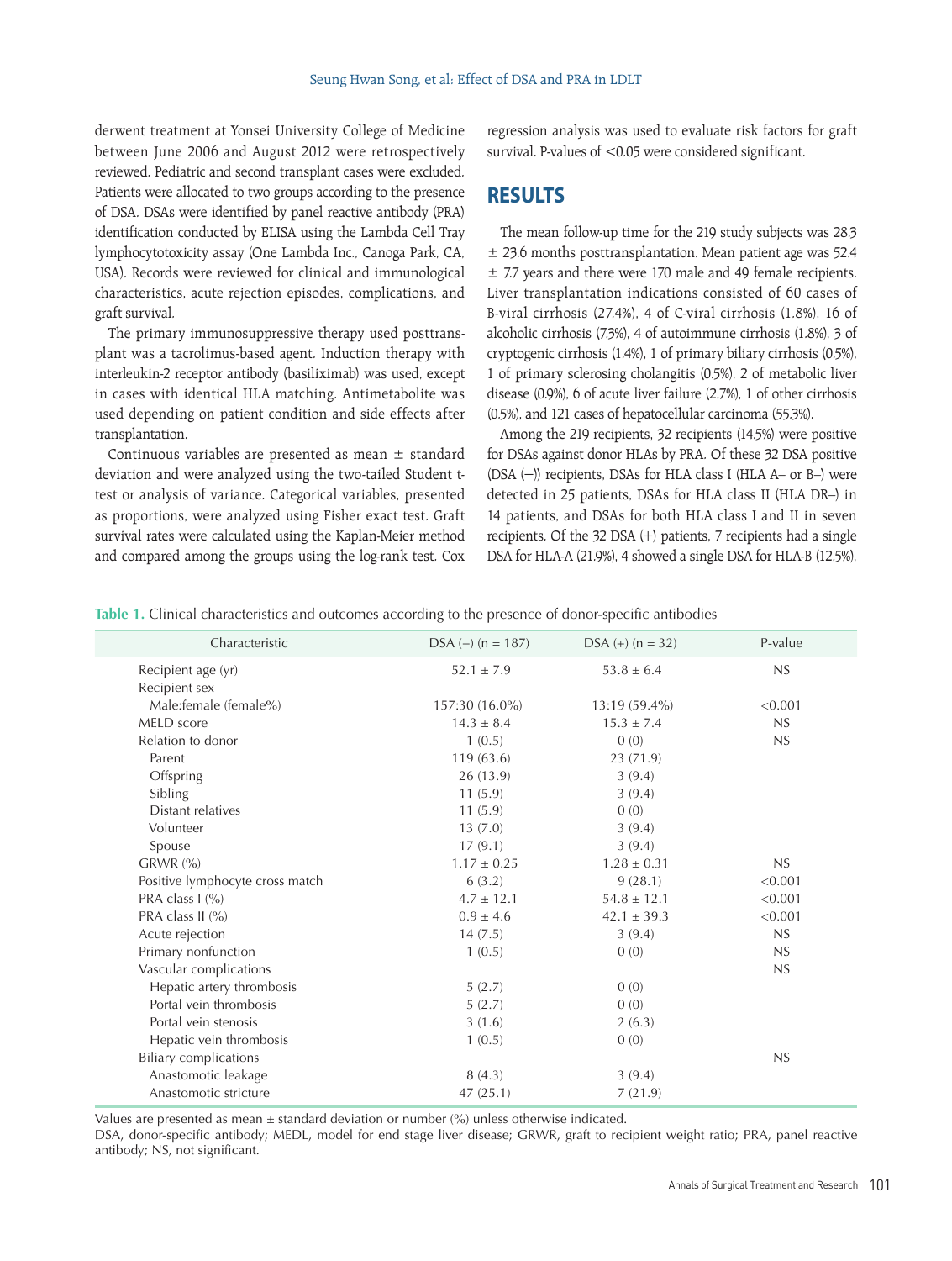7 showed a single DSA for HLA-DR (21.9%), and 14 showed two or more DSAs (43.7%), referred to as multiple DSA.

According to the presence of DSAs, patients were divided into two groups, DSA (+) and DSA (–). There were more female patients in the DSA (+) group than in the DSA (–) group (59.4% vs. 16.0%). T lymphocyte cross match positivity was more common in the DSA (+) group (28.1% vs. 3.2%), and the proportions of PRA class I and II were higher in the DSA (+) group. Other nonimmunologic factors, such as recipient age, model for endstage liver disease score, and donor-recipient relationship were similar between the two groups. In reviewing posttransplant complications, no significant intergroup differences were found for acute rejection episodes, primary non-function, vascular complications, or biliary complications (Table 1).

Recipients were subdivided into the following subgroups by type of DSA for HLA; the DSA (–) group, single DSA groups for HLA-A, -B, or -DR, and a multiple DSA group. Acute rejection, vascular complications, and biliary complications occurred at similar levels in these groups. However, the multiple DSA group had more acute rejection episodes and biliary anastomotic strictures than the other groups (Table 2); although, this was not statistically significant.

Graft survival rates were not significantly different between the DSA  $(-)$  and  $(+)$  groups. One-year survivals in the DSA  $(-)$ and DSA (+) groups were 97.9 and 90.4%, respectively. Threeyear survival rates between DSA (–) and DSA (+) were 86.5% and 85.7%, respectively (Fig. 1A). However, in the subgroup analysis, the multiple DSA group showed a lower graft survival rate than the DSA (–) or single DSA group, although this result was not statistically significant. One-year survival rates in the DSA free or single DSA group and multiple DSA group were 91.4% and 85.7%, respectively, and corresponding 3-year survival rates were

**Table 2.** Graft outcomes and complications according to numbers and types of donor-specific antibodies

| Graft outcomes & complications | $DSA(-)$<br>$(n = 187)$ | $DSA (+) (n = 32)$ |              |               |                     | P-value |
|--------------------------------|-------------------------|--------------------|--------------|---------------|---------------------|---------|
|                                |                         | $A+ (n = 7)$       | $B+ (n = 4)$ | $DR+ (n = 7)$ | Multiple $(n = 14)$ |         |
| Acute rejection                | 14(7.5)                 | 0(0)               | 0(0)         | 0(0)          | 3(21.4)             | NS      |
| Primary nonfunction            | 1(0.5)                  | 0(0)               | 0(0)         | 0(0)          | 0(0)                | NS      |
| Vascular complications         |                         |                    |              |               |                     | NS      |
| Hepatic artery thrombosis      | 5(2.7)                  | 0(0)               | 0(0)         | 0(0)          | 0(0)                |         |
| Portal vein thrombosis         | 5(2.7)                  | 0(0)               | 0(0)         | 0(0)          | 0(0)                |         |
| Portal vein stenosis           | 3(1.6)                  | 1(14.3)            | 0(0)         | 0(0)          | 1(7.1)              |         |
| Hepatic vein thrombosis        | 1(0.5)                  | 0(0)               | 0(0)         | 0(0)          | 0(0)                |         |
| <b>Biliary complications</b>   |                         |                    |              |               |                     | NS      |
| Anastomotic leakage            | 8(4.3)                  | 0(0)               | 0(0)         | 3(75.0)       | 0(0)                |         |
| Anastomotic stricture          | 47(25.1)                | 1(14.3)            | 1(25.0)      | 1(25.0)       | 5(35.7)             |         |

Values are presented as number (%).

DSA, donor-specific antibody; NS, not significant.



**Fig. 1.** Graft survival rates according to the presence of donor-specific antibodies. (A) No difference in graft survival rates was found between the DSA  $(-)$  and  $(+)$  groups. (B) However, patients with multiple DSAs had a lower graft survival rate than patients in none or single DSA group. DSA, donor-specific antibody.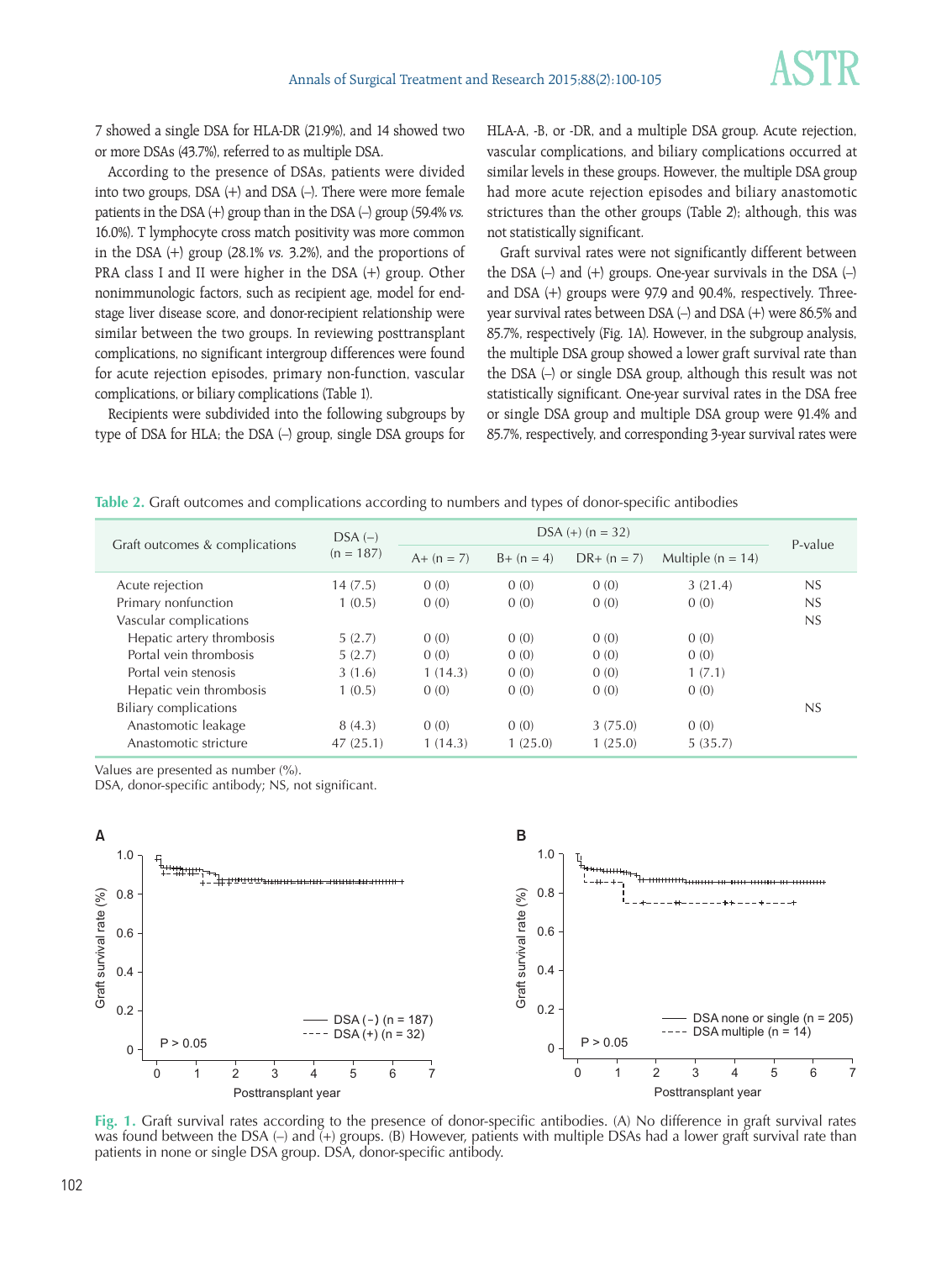

**Table 3.** Risk analysis for graft survival after liver transplantation by Cox regression

| Risk factor                                                           | P-value                          | Hazard ratio (95% CI)                                                                             |
|-----------------------------------------------------------------------|----------------------------------|---------------------------------------------------------------------------------------------------|
| Recipient age (yr)<br>Donor age (yr)<br>$GRWR$ (%)<br>Gender mismatch | 0.418<br>0.795<br>0.764<br>0.258 | $0.980(0.932 - 1.030)$<br>$0.995(0.956 - 1.035)$<br>1.260 (0.279-5.694)<br>$1.664(0.689 - 4.021)$ |
| Multiple DSA                                                          | 0.337                            | $1.853(0.526 - 6.520)$                                                                            |

CI, confidence interval; GRWR, graft to recipient weight ratio; DSA, donor-specific antibody.

85.8% and 75.0%, respectively (Fig. 1B). We divided all recipients into three groups; PRA  $<$  10%, PRA 10%–30%, and PRA  $\geq$  30%. PRA class II  $\geq$  30% group showed worse graft survival rate than other groups but there was no significant difference among the group according to PRA class I and II. However, if the PRA percentages of class I and II were summed,  $PRA \geq 30\%$  group showed poorer graft survival rates than PRA 10%–30% group (Fig. 2).

Recipient and donor age, graft to recipient weight ratio, gender mismatch, and multiple DSAs were analyzed as the risk



**Fig. 2.** Graft survival rates according to the percentage of panel reactive antibody (PRA). (A) Graft survival rates of the PRA ≥ 30% group were lower than the PRA 10%–30% group (P = 0.038) according to the sum of PRA percentage. No significant differences in graft survival rates were found among the PRA percentage groups according to the PRA classes I and II (B and C). However, class II showed more intervals among the groups.

factors for long-term graft survival. Cox regression analysis showed that there was no significant hazard ratio among the parameters (Table 3).

#### **DISCUSSION**

The liver is well known for its immune tolerance [11], and as such, liver transplantations have been performed on patients positive with a T lymphocyte cross match, with a HLA mismatch, and even patients with multiple DSAs [2,9]. Recently, Taner et al. [6] reported that DSA levels decreased at 1 week after liver transplantation in 17 of 20 recipients with pretransplant DSAs. Furthermore, they indicate that transaminase and bilirubin levels remain comparable during the first post-transplant year despite the presence of DSAs.

Conversely, some reports show that HLA mismatch and DSAs cause poor graft survival and more acute rejection episodes [12,13]. Everly [14] suggested that all patients need to be monitored for DSA to identify new onset DSA or DSA clearance, and stressed that in all DSA scenarios, the treatment of persistent DSA is important, as it can improve allograft survival.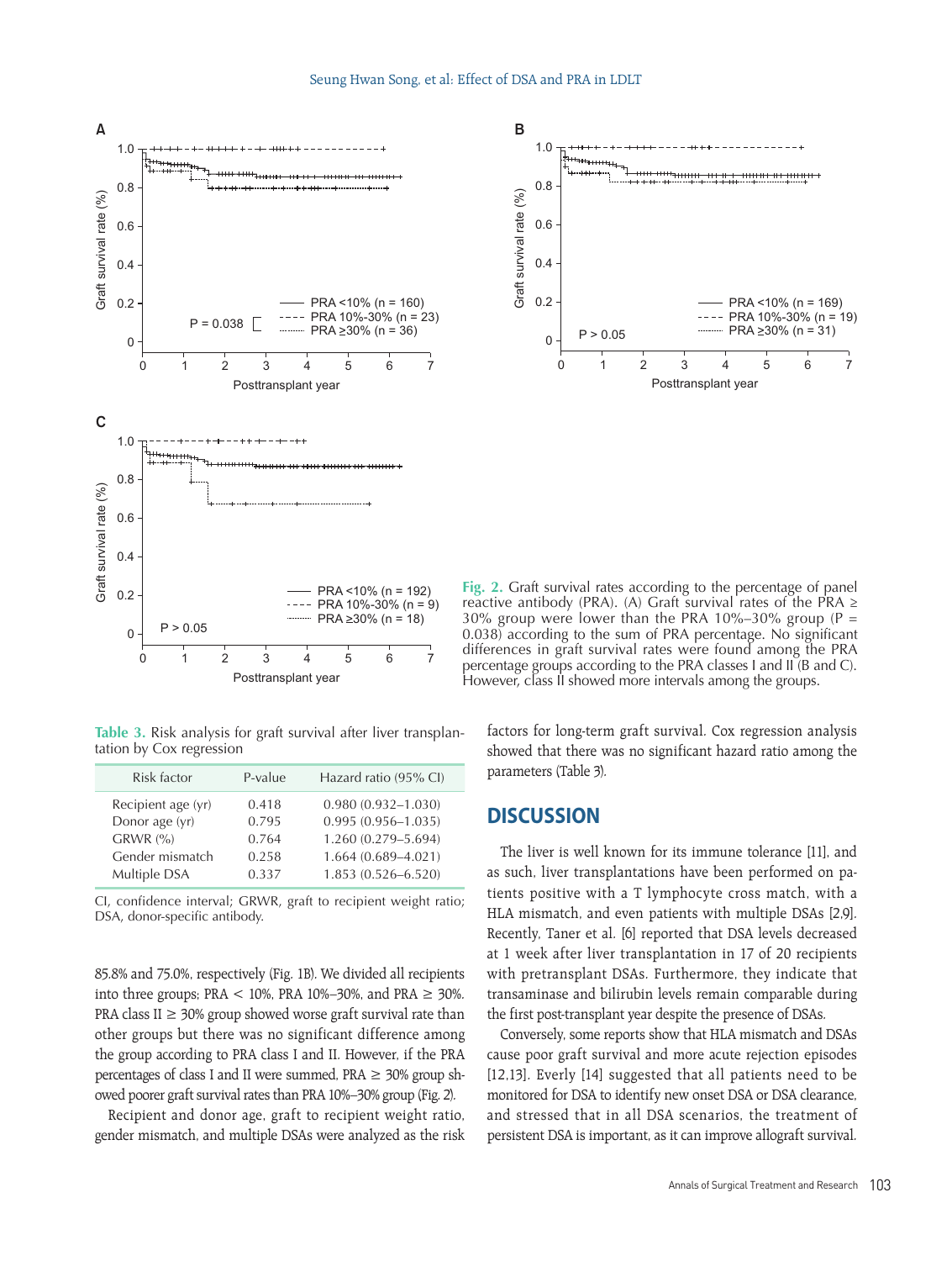In the current study, although statistical significance was not obtained, our results suggest that recipients with pretransplant multiple DSAs tend to have poorer graft outcomes than those with absent or single DSA, and that highly sensitized recipients should be monitored for antibody status after transplantation. Furthermore, we found that patients who had high class II PRA (≥30%) showed worse graft survival rates than those with lower class II PRA. Recent studies demonstrate that class II DSAs are associated with an increased risk of early rejection [15,16]. Our results suggest that class II DSAs may be more potent than class

Given that this is a retrospective study, there are several limitations inherent to this work. In particular, a relatively small number of patients were enrolled and no data was available regarding DSA status after liver transplantation. Because of the small number of patients, there were no significant risk factors for long-term graft survival in Cox regression analysis. Taner et al. [6] reported that the preformed DSA decreased after liver transplantation but remaining DSA affected the graft liver to a poor graft survival; however, this study did not show any posttransplant change of DSAs. Further study is needed to clarify the findings reported herein.

We did not perform a single antigen assay for detecting DSA and measurement of mean fluorescence intensity. Recent studies regarding DSA in liver transplantation show that high mean fluorescence intensity is related to poor graft outcomes and early acute rejection after liver transplantation [15,16]. The present study had no data regarding the mean fluorescence intensity of the DSA but showed that the number of DSAs is related with acute rejection and poor graft survival after liver transplantation. We suggest that not only the mean fluorescence intensity of DSA, but also the number of DSAs can be an important prognostic factor in LDLT.

Despite the limitations, this current study is important because it is the first to focus on DSA numbers in LDLT. Furthermore, the study was conducted on LDLTs from strictly selected donors who exhibited relatively homogenous nonimmunologic conditions. The study design excluded various deceased donor factors such as ischemic time, steatosis, and age, which could themselves cause poor graft outcomes.

A recent study showed that de novo DSA development after liver transplantation was an independent risk factor for poor graft outcomes [17]. They found that 8.1% of patients developed de novo DSA 1 year after transplantation, and almost all de novo DSAs were HLA class II antibodies. This result implies that we should carefully monitor not only pretransplant DSA but also DSA development status after liver transplantation. However, there was no definite follow-up protocol for de novo DSA after liver transplantation. In the current study, we showed multiple DSAs and high PRA over 30% could make for a worse prognosis than in other recipients. We carefully suggest that this kind of highly-sensitized recipient should be monitored for de novo DSA development within one year after transplantation. To make evidences, further studies will be needed.

The present study showed that in LDLT, the presence of multiple DSAs and high PRA seem to be associated with poor graft outcomes, although our results did not reach statistical significance. Large cohort studies including mean fluorescence intensity (MFI) strength of each DSA are needed to clarify the role of pretransplant DSAs and PRA after LDLT.

# **CONFLICTS OF INTEREST**

No potential conflict of interest relevant to this article was reported.

### **ACKNOWLEDGEMENTS**

This work was supported by a research grant from the Research Institute for Transplantation, Yonsei University College of Medicine (2012-2013).

#### **REFERENCES**

I DSAs.

- 1. Hori T, Uemoto S, Takada Y, Oike F, Ogura Y, Ogawa K, et al. Does a positive lymphocyte cross-match contraindicate livingdonor liver transplantation? Surgery 2010; 147:840-4.
- 2. Suehiro T, Shimada M, Kishikawa K, Shimura T, Soejima Y, Yoshizumi T, et al. Influence of HLA compatibility and lymphocyte cross-matching on acute cellular

rejection following living donor adult liver transplantation. Liver Int 2005;25:1182-8.

- 3. Ratner LE, Hadley GA, Hanto DW, Mohanakumar T. Immunology of renal allograft rejection. Arch Pathol Lab Med 1991; 115:283-7.
- 4. Abu-Elmagd KM, Wu G, Costa G, Lunz J, Martin L, Koritsky DA, et al. Preformed and de novo donor specific antibodies in

visceral transplantation: long-term outcome with special reference to the liver. Am J Transplant 2012;12:3047-60.

- 5. Pons JA, Revilla-Nuin B, Ramirez P, Baroja-Mazo A, Parrilla P. Development of immune tolerance in liver transplantation. Gastroenterol Hepatol 2011;34:155-69.
- 6. Taner T, Gandhi MJ, Sanderson SO, Poterucha CR, De Goey SR, Stegall MD, et